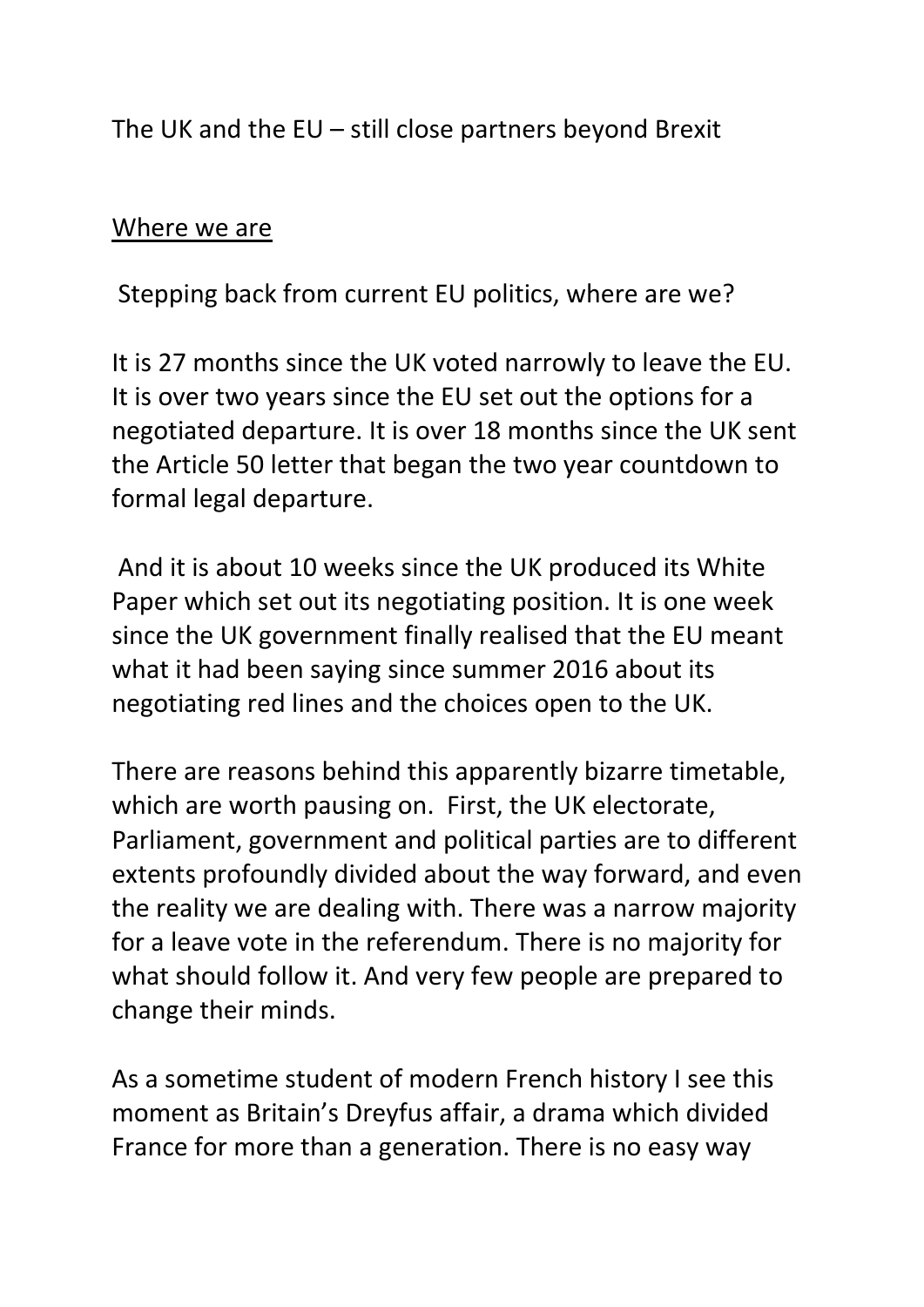through this, because it is a clash of identity and welfare politics – that is, a concern with economic growth, investment levels, jobs and public services. It is hard to produce evidence that Britain is going to be more prosperous , afford better public services, attract more investment or be more innovative outside the EU single market and customs union. But it is easy to claim that is the case.

It is also easier to produce an attractive political narrative around buccaneering Britain - open to the world, free from bureaucratic constraints and foreign interference - than it is to explain why in the global economy you really have to agree data protection standards, share VAT systems to aid company cashflow, or classify chemicals within an agreed legal framework to prevent border checks.

And the English concern, at least the English outside London and the main cities, that migration was too high, not sufficiently controlled and disrupting many communities was a powerful factor in aiding those committed to a new anti-European identity narrative.

But in government it is harder to avoid welfare politics, and harder to ignore evidence of the business and economic consequences of a disruptive and legally insecure Brexit. So there is a tension between the economic pressures to minimise the negative impact of Brexit and the political need to keep the various pro-Brexit forces together through a continued support of the Leave referendum rhetoric.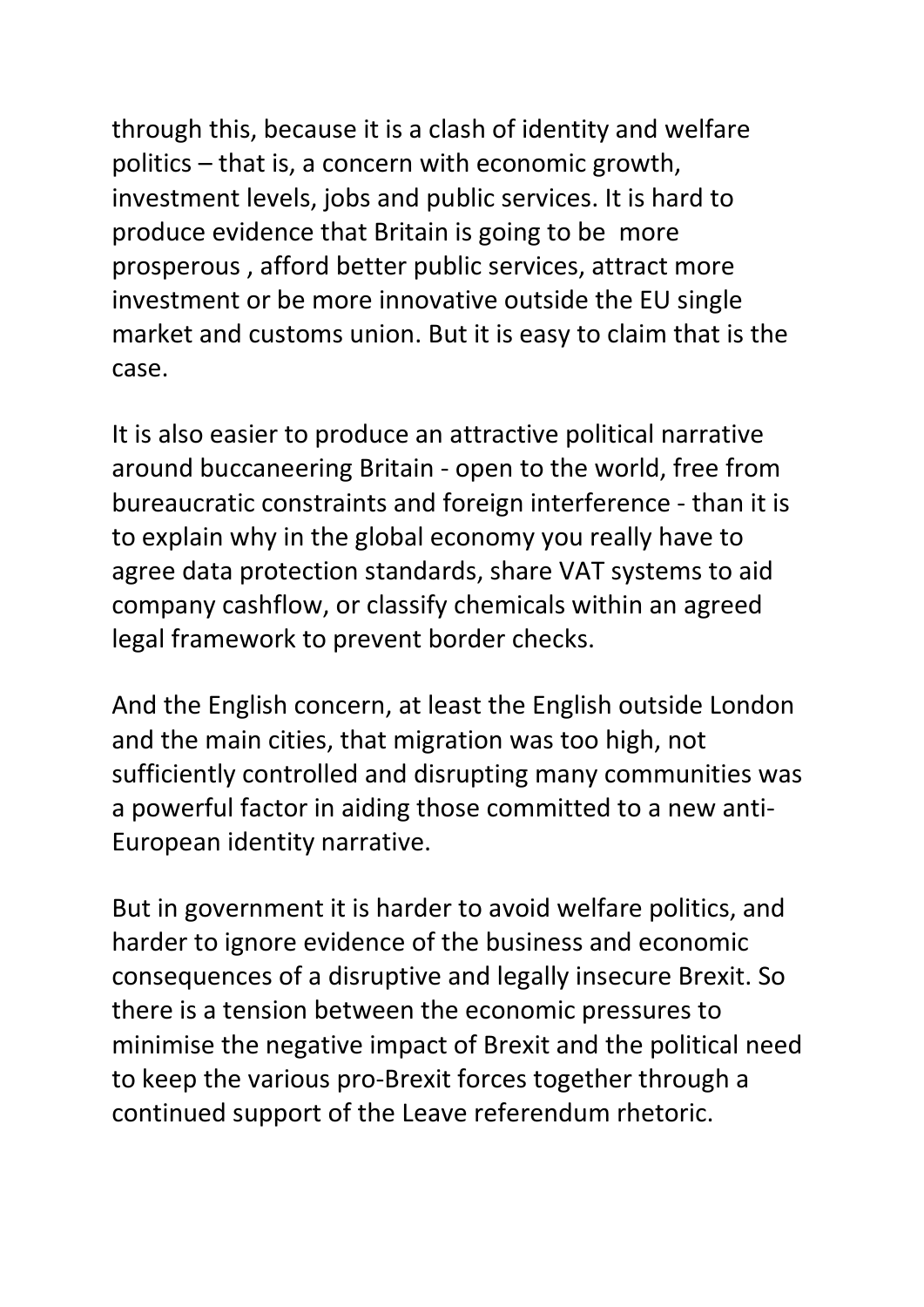|The problem now of course is the ticking clock. The longterm relationship between the UK and EU is for discussion after we leave; the two year transition period in the Withdrawal Agreement is meant to provide time to at least begin the detailed work to resolve this; but getting the Withdrawal Agreement requires a commitment to a legally binding Irish fallback. And that in turns requires acceptance either that all the UK stays in the Customs Union and Single Market; or that there are some customs or regulatory checks across the Irish Sea. This is proving a political bridge too far; but there are no other options.

So we face a lively and chaotic few weeks ahead till the end of the year. I do not know how this will end; but there is no majority in Parliament for a disruptive legally insecure Brexit . So something has to give by the end of this year.

## UK-EU political dynamic

Where does this leave the UK's continuing relationship with the EU? Well, we had a taste of it in Salzburg. The expectations on both sides are too different to make for easy relations, now or in the future. The UK will resent, however irrationally, that decisions made in Brussels will continue to impact the UK economy, security and foreign policy. So there will be a constant litany of complaint, exaggerated and occasionally invented by the more Euro – hostile parts of the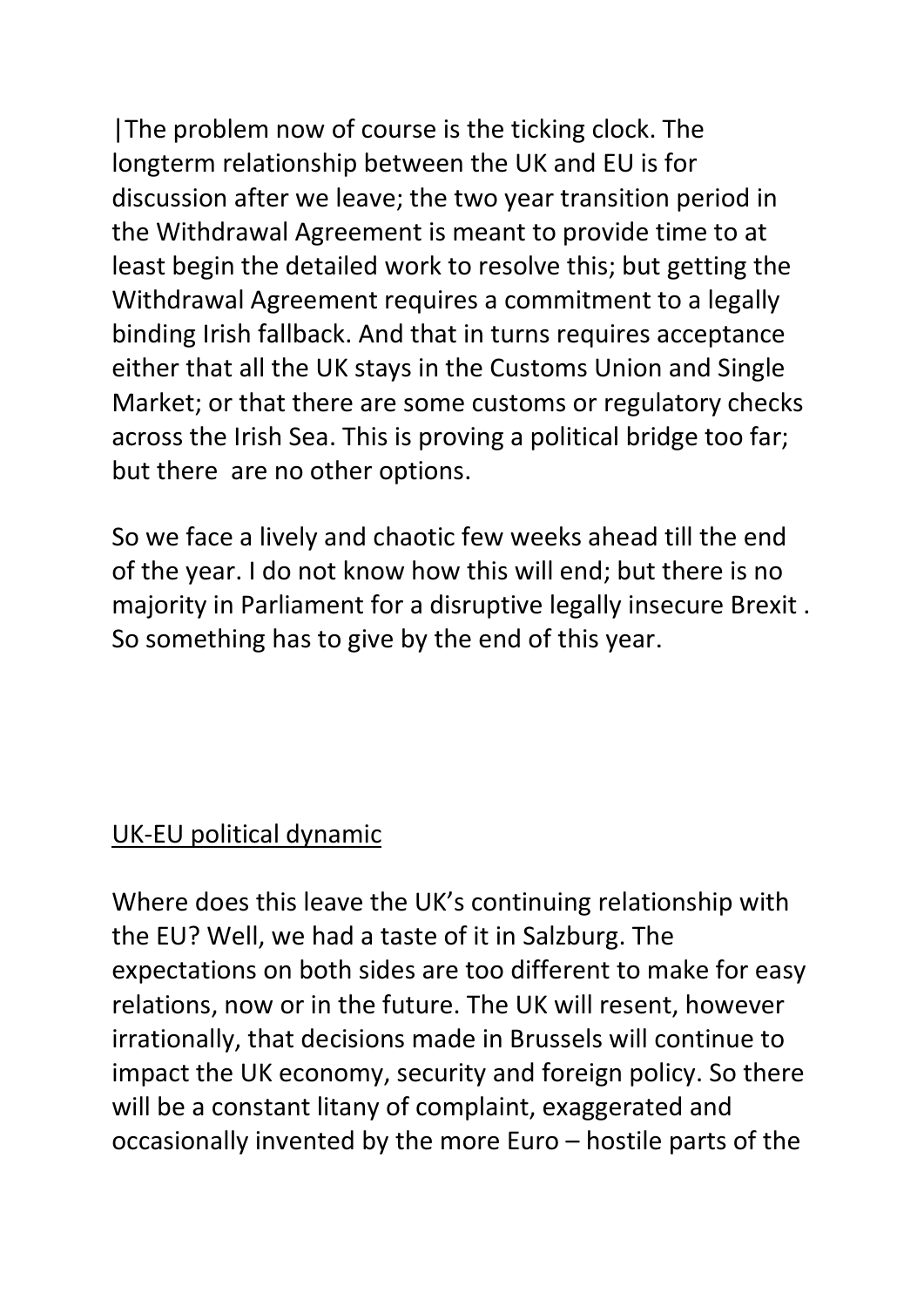British media against a Brussels plot to do plucky Britain down.

Or rather plucky England. Because it is striking how far Scotland, Northern Ireland and to a lesser extent Wales have a significantly different political culture in relation to Europe. There is a settled pro-EU and single market majority in Scotland; Northern Ireland also voted decisively to remain in the EU; and there are signs of some rethinking in industrial areas in Wales as big overseas investors review their future plans.

A disruptive, economically damaging Brexit will undoubtedly fuel these separate cultures, potentially with an impact on the future shape of the UK just a century after the Irish Free State was created.

Meanwhile the rhetoric in Westminster will harden against a Brussels system which looks set to ignore the UK's attempts to shape outcomes; and a European Parliament where EU political trends will develop without any significant British connection.

## Longer -term UK-EU and the UK's place in the world

We know that economic and therefore political and strategic influence is moving towards Asia.

The EU-US TTIP trade negotiation was a last serious attempt to ensure that more of the twenty first century rules were made by the West. It did not succeed. So Europe is on its own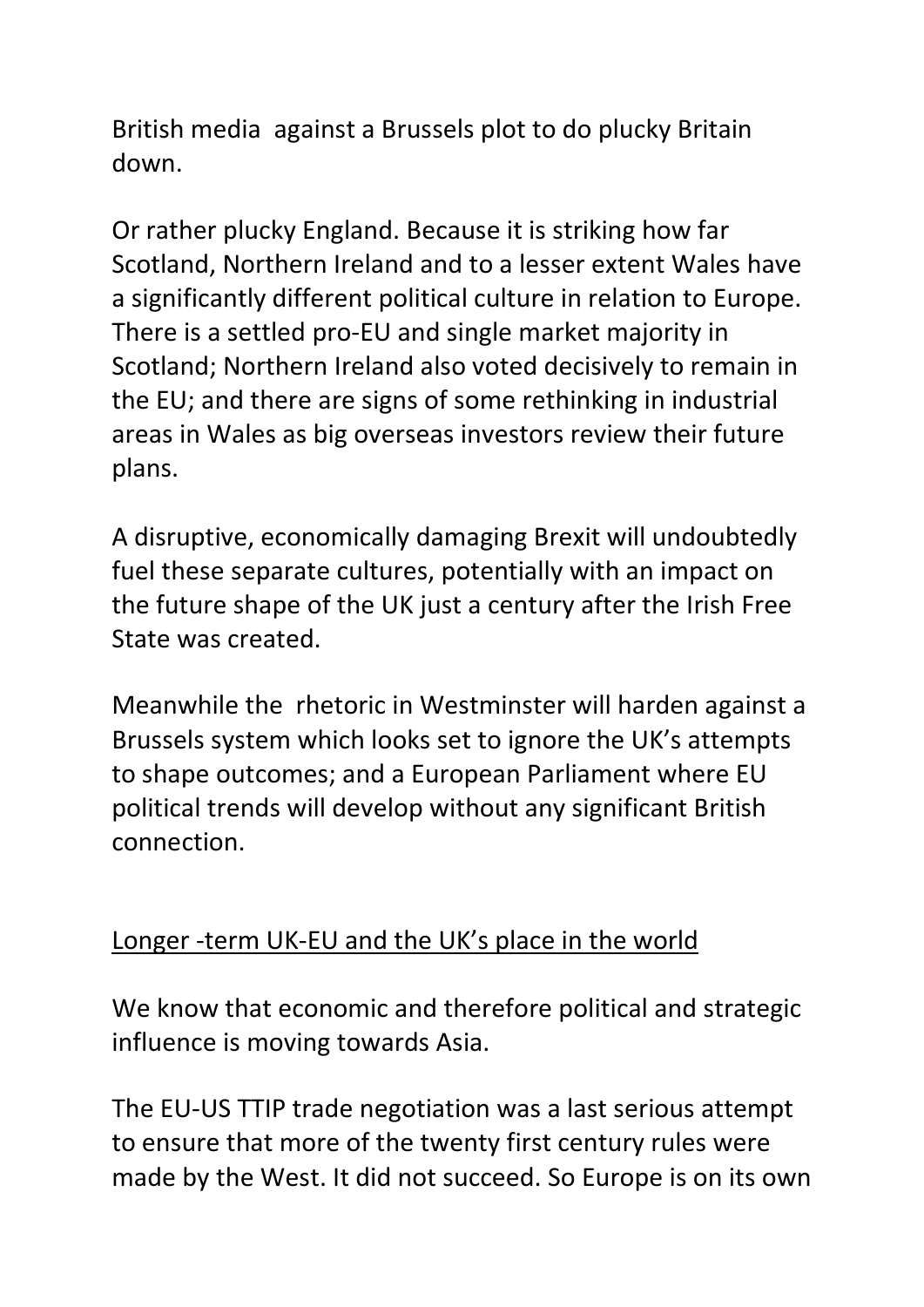commercially– the failure of the U.S. President to accept the last G7 communique crafted by the Canadians is the strongest sign that we are in a new low trust world where western solidarity and shared values mean less than they have since the 1930s.

Perhaps this will change; but it will never I think recover to the levels we have taken for granted in recent decades. This inevitably has consequences for security and defence cooperation over the longer term; if there is no shared US/European view on wider economic and political issues.

This is not the best background to be a medium size service driven economy – big enough to matter but far from the size to negotiate as equals with the EU, US or China, the major trading and investment powers now and in the coming decades.

So where now? We do not know. And that is the point I want to end by emphasising. There is no single UK world view any more. Perhaps there never was as much as we imagined; but at least there was a wide political consensus which made the UK on the whole a reliable ally and a force for openness and liberal democratic values.

 We have tested this consensus on political and economic openness, support for transnational rules and European political solidarity to destruction over the last two years through the odd method of a technical argument about Customs Unions, mutual recognition, single markets and free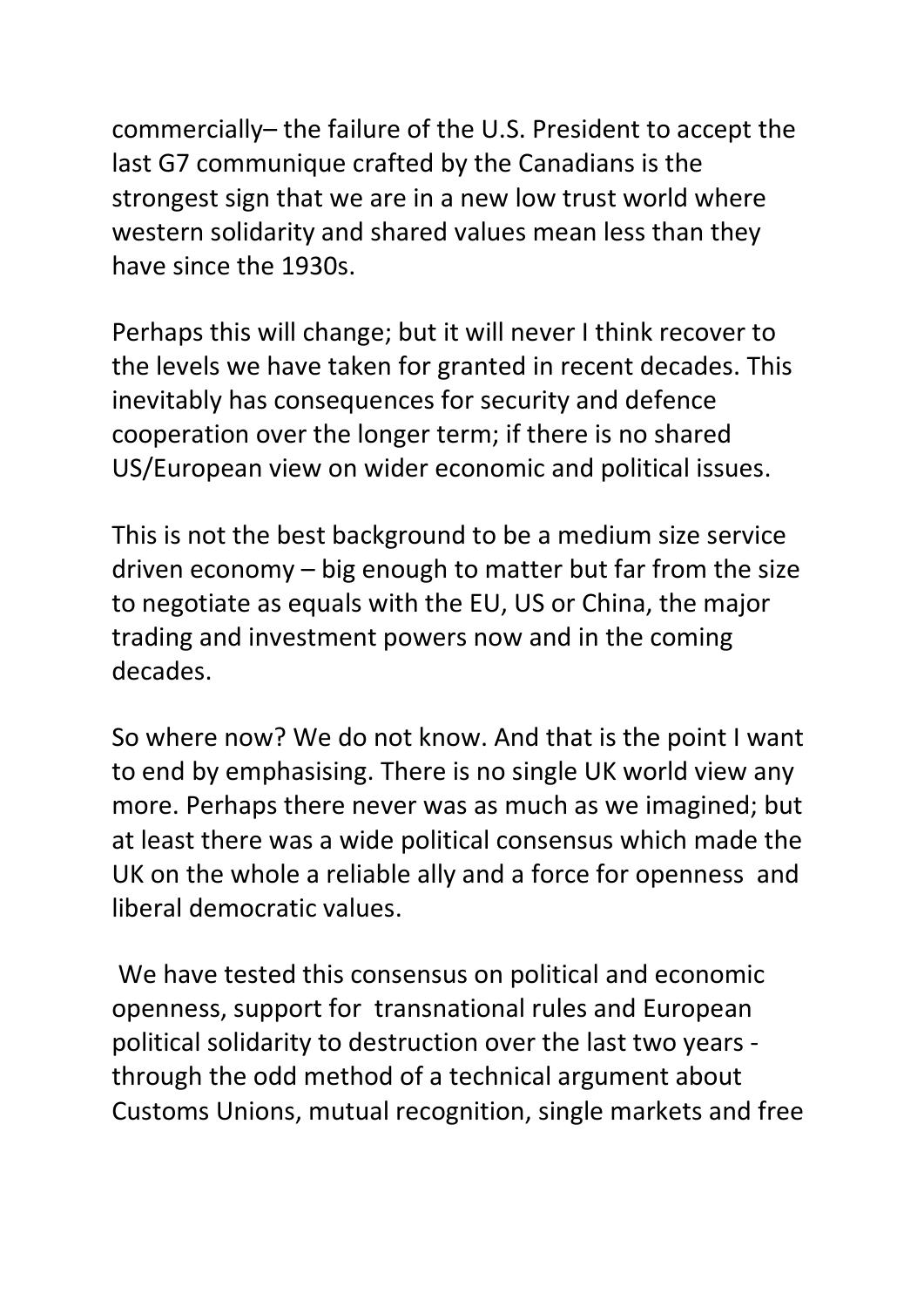trade areas. And lost most people's engagement in the process.

Are we in favour of a rules-based international order, even where we choose not to follow the rules? Do we welcome more global migration or less? More foreign investment or more controls over what parts of the economy others can buy? Should our regulatory structures be much more permissive following a US free market theoretical tenplate; or are we happy with our labour law, environmental protection and rules against added hormones in beef as they are now? Do we want to continue giving 0.7% of our GDP in untied development aid or not?

Politicians give a range of answers to these questions. What we do in practice when faced with how best to respond to international political crises, trade wars, security alerts and migration pressures will vary over time. Each set of new responses - more or less insular, transactional or short-term proves unsatisfactory to parts of our economic and business system. We will be less reliable economic and political partners because of the lack of underlying consensus on our values, and because of unrealistic expectations about how the world will respond to our views.

Ultimately I believe that the divisions we currently see in our society will resolve themselves through the strength of our democracy and a new generation of political leaders able to start in a different place. In the meantime our neighbours, partners, and still our closest friends in Europe will have to